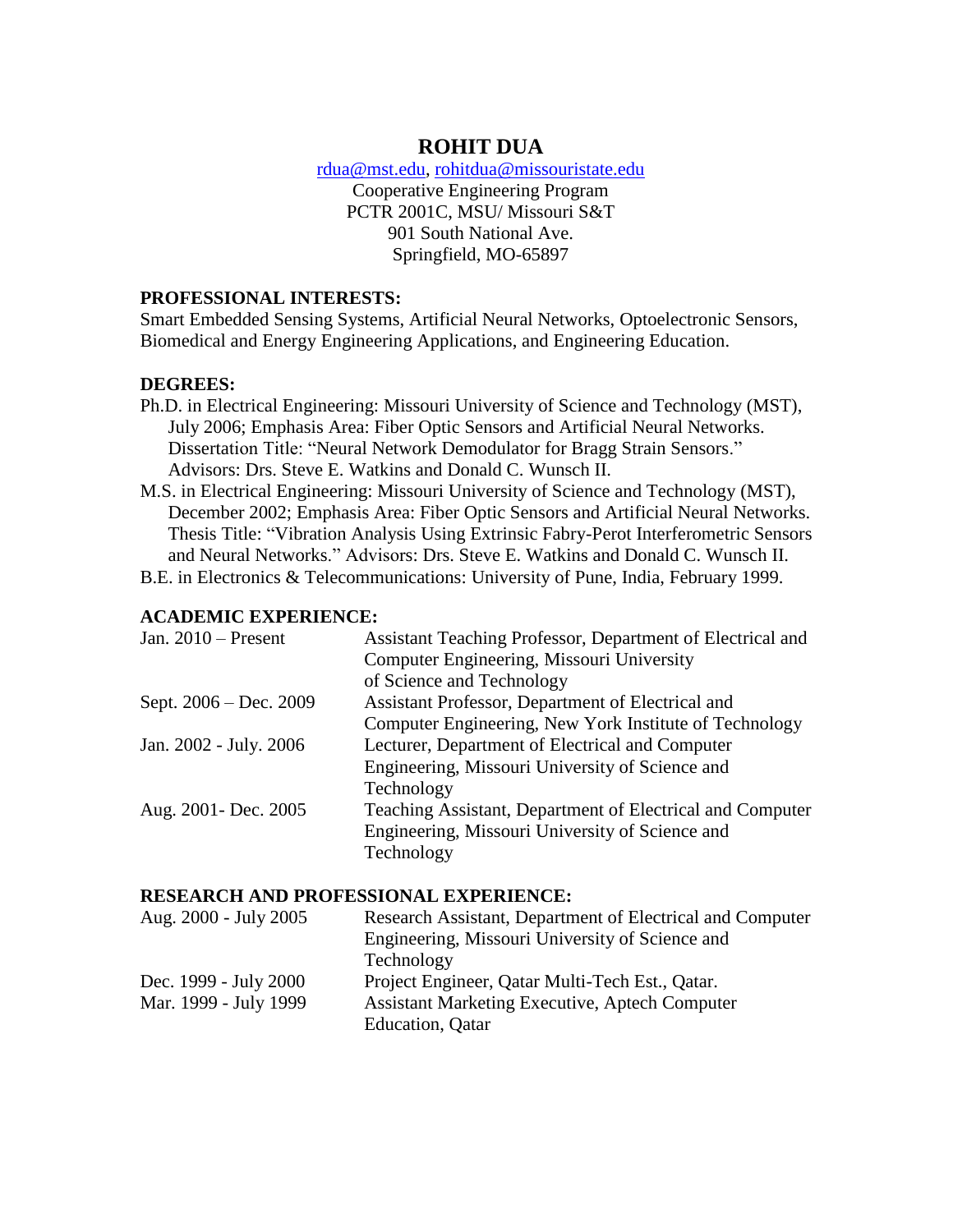#### **PATENT:**

R. Dua, S. E. Watkins, D. C. Wunsch II, "Neural Network Demodulator for an Optical Sensor," US Patent Application Number 11/761,814, Pub. No. US 2007/0297714 A1, Notification of Acceptance: 8/21/2009

## **GRANTS:**

New York Institute of Technology 2008 Institutional Support of Creativity and Research grant for the project titled "Sensing Applications using Fiber Optic Sensors". Grant amount \$5,850.93

#### **SELECTED ACTIVITIES:**

Session chair at International Joint Conference on Neural Networks (IJCNN) 2003, Portland, Oregon, USA. Paper reviewer for IJCNN 2002 – present.

Member of IEEE, IEEE Neural Network Society

## **AWARDS:**

2007 NYIT Faculty Scholars Award.

- Council of Graduate Students (CGS) outstanding graduate teaching assistant for Department of Electrical and Computer Engineering, Missouri University of Science and Technology (2003-2004).
- Competent Toastmaster (CTM) award from Toastmasters International on October  $9<sup>th</sup>$ , 2003.

#### **PUBLICATIONS AND PAPERS:**

(Total Publications: 4 Archival Papers, and 9 Other Papers)

#### **Refereed Journal Papers:**

- S. E. Watkins, B. A. Konz, R. Dua, A. Belarbi, and D. C. Wunsch, "Smart Truss for Education," *Journal of Intelligent Material Systems and Structures,* **22**(4), 317-326, (2011).
- S. E. Watkins, F. Akhavan, R. Dua, K. Chandrashekhara, and D. C. Wunsch, "Impactinduced Damage Characterization of Composite Plates using Neural Networks," *Smart Materials and Structures,* 16, pp. 515-524, (2007).
- R. Dua, S. E. Watkins, S. A. Mulder, and D. C. Wunsch, "MATLAB-Based Neural Network Introduction for Sensors Curriculum," *International Journal of Engineering Education,* 21(4), pp. 636-648, (2005).
- R. Dua, S. E. Watkins, and D. C. Wunsch, "Demodulation of Extrinsic Fabry-Perot Interferometric Sensors for Vibration Testing using Neural Networks," *Optical Engineering*, 43 (12), pp. 2976-2985, December (2004).
- R. Dua, D. Beetner, V. Stoecker, and D. C. Wunsch, "Detection and Classification of Basal Cell Carcinoma using Electrical Impedance and Neural Networks," *IEEE Transactions on Biomedical Engineering*, 51 (1), pp. 66-71, January (2004).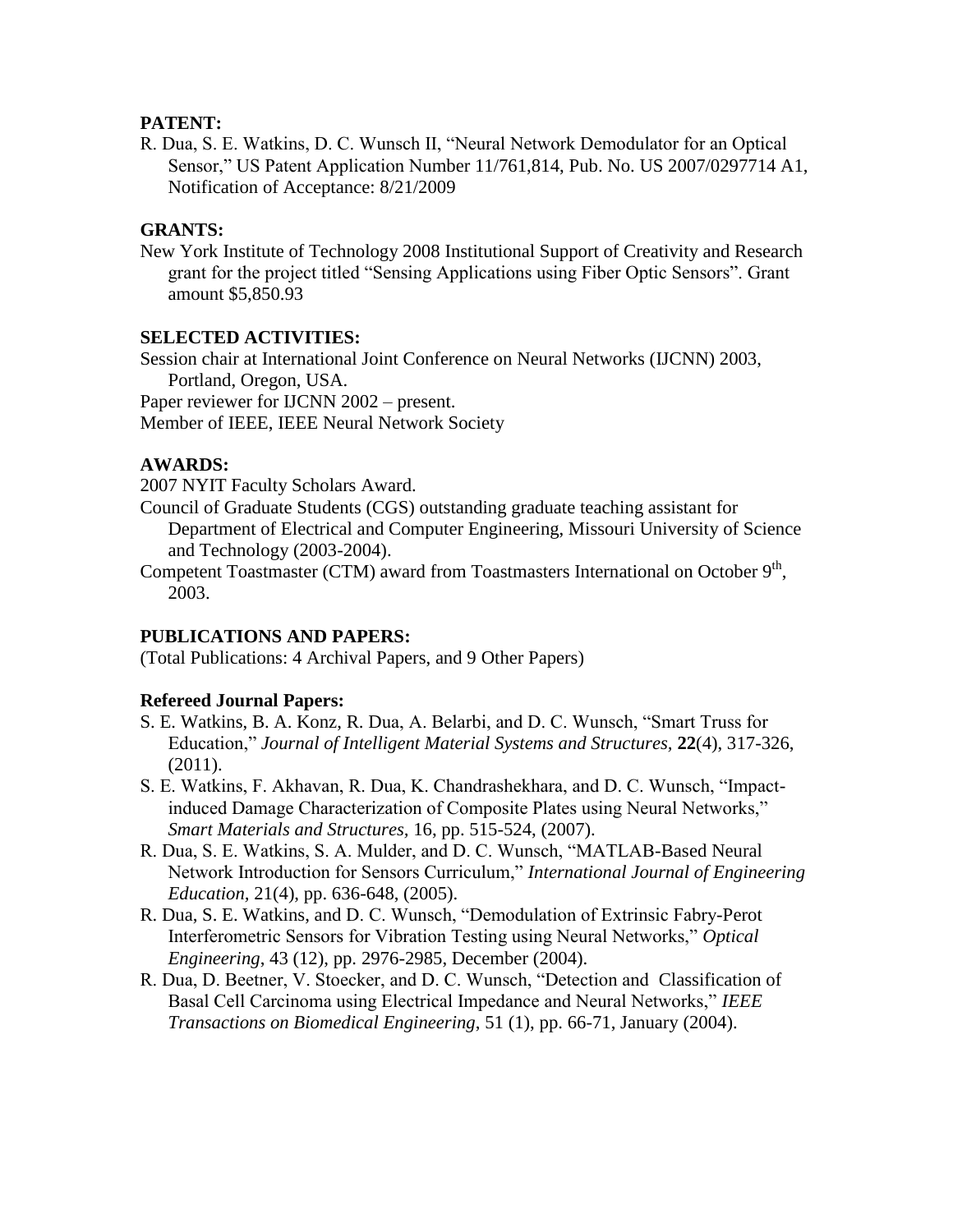## **Conference Papers:**

- J. Seiffertt, S. Mulder, R. Dua, D.C. Wunsch, "Neural networks and Markov models for the iterated prisoner's dilemma," IEEE - International Joint Conference on Neural Networks, pp. 2860-2866, Atlanta, GA, June 14-19 (2009).
- R. Dua, S. E. Watkins, "Near real-time analysis of extrinsic Fabry-Perot interferometric sensors under damped vibration using artificial neural networks," Smart Structures and Materials & Nondestructive Evaluation and Health Monitoring: 16th Annual International Symposium, San Diego, California, USA, 9–12 March (2009).
- R. Dua, "Damped Vibration Analysis of Extrinsic Fabry-Perot Interferometric Sensors using Artificial Neural Networks," *Proceedings of the 2007 International Joint Conference on Neural Networks (IJCNN)*, Orlando, Florida, August (2007). (Extended version)
- R. Dua, A. Jafari, and B. Mihajlovic, "Damped Vibration Analysis of Extrinsic Fabry-Perot Interferometric Sensors using Artificial Neural Networks," *Proceedings of the International Conference on Digital Communications and Computer Applications*, Jordan, March 18-21 (2007).
- R. Dua, S. E. Watkins, J. W. Fonda, and D. C. Wunsch II, "Traffic Monitoring using Strain Measurements and Neural Networks," *Proceedings of the 2006 Artificial Neural Networks in Engineering Conference*, St, Louis, MO, November 5-8 (2006).
- R. Dua, J. E. Seiffertt, B. Blaha, K. Gupta, V. Satagopan, J. R. Stanley, D. Beetner, and D.C. Wunsch, "Hands-on Projects and Exercises to Strengthen Understanding of Basic Computer Engineering Concepts," *American Society of Engineering Education Annual Conference & Exposition*, Portland, Oregon (2005).
- R. Dua. V. M. Eller, K. M. Isaac, S. E. Watkins, and D. C. Wunsch, " Intelligent Strain Sensing using Extrinsic Fabry-Perot Interferometric Sensors and Neural Networks," *Proc .of the IEEE/INNS International Joint Conference on Neural Networks 2003*, Portland, Oregon, July 20-24, pp. 2667-2672. (2003).
- R. Dua, S. E. Watkins, and D.C. Wunsch, "Vibration Analysis Using Extrinsic Fabry-Perot Interferometric Sensors and Neural Networks," *Proc. of Artificial Neural Networks in Engineering Conference*, St. Louis, MO, 2002, vol-12, pp. 907-912. (2002).
- R. Dua, S. E. Watkins, D. C. Wunsch, K. Chandrashekhara, and F. Akhavan, "Detection and Classification of Impact Induced Damage in Composite Plates using Neural Networks," *Proc. of the Neural Networks for Instrumentation, Measurement and Related Industrial Applications* **-** *NATO Conference*, Crema, Italy, (2001). [Expanded version]
- R. Dua, S. E. Watkins, D. C. Wunsch, K. Chandrashekhara, and F. Akhavan, "Detection and Classification of Impact Induced Damage in Composite Plates using Neural Networks," *Proc. of the IEEE/INNS International Joint Conference on Neural Networks*, 15-19 July, Washington D.C., pp 681-686, (2001).

## **CONFERENCES ATTENDED:**

- American Society of Engineering Education: Annual Section Conference (2013), Salina, Kansas
- International Joint Conference on Neural Networks (IJCNN) 2007, Orlando, Florida.